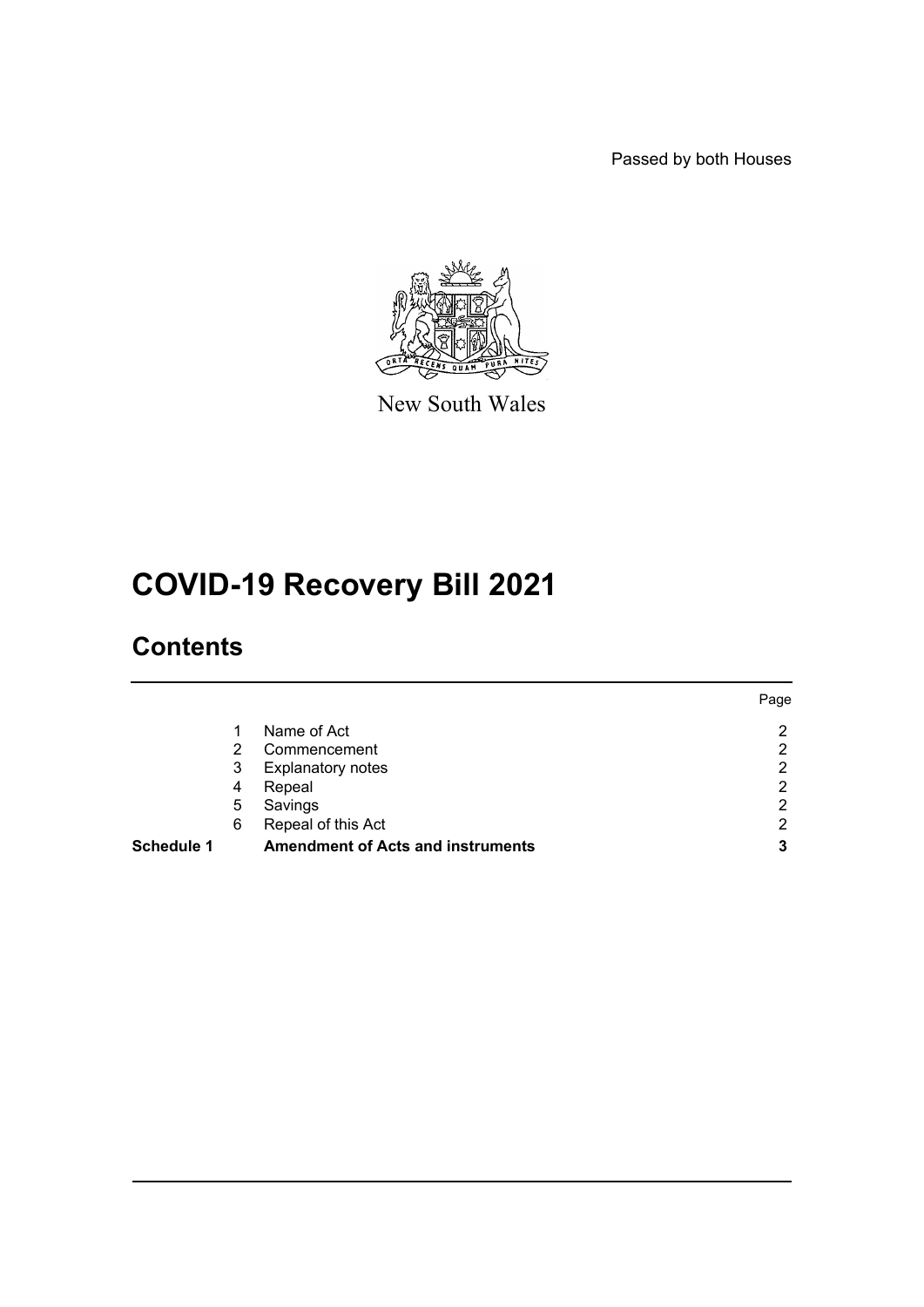*I certify that this public bill, which originated in the Legislative Assembly, has finally passed the Legislative Council and the Legislative Assembly of New South Wales.*

> *Clerk of the Legislative Assembly. Legislative Assembly, Sydney, , 2021*



New South Wales

# **COVID-19 Recovery Bill 2021**

Act No , 2021

An Act to amend a number of Acts and regulations to temporarily remake or extend measures implemented as a result of the COVID-19 pandemic; and for other purposes.

*I have examined this bill and find it to correspond in all respects with the bill as finally passed by both Houses.*

*Assistant Speaker of the Legislative Assembly.*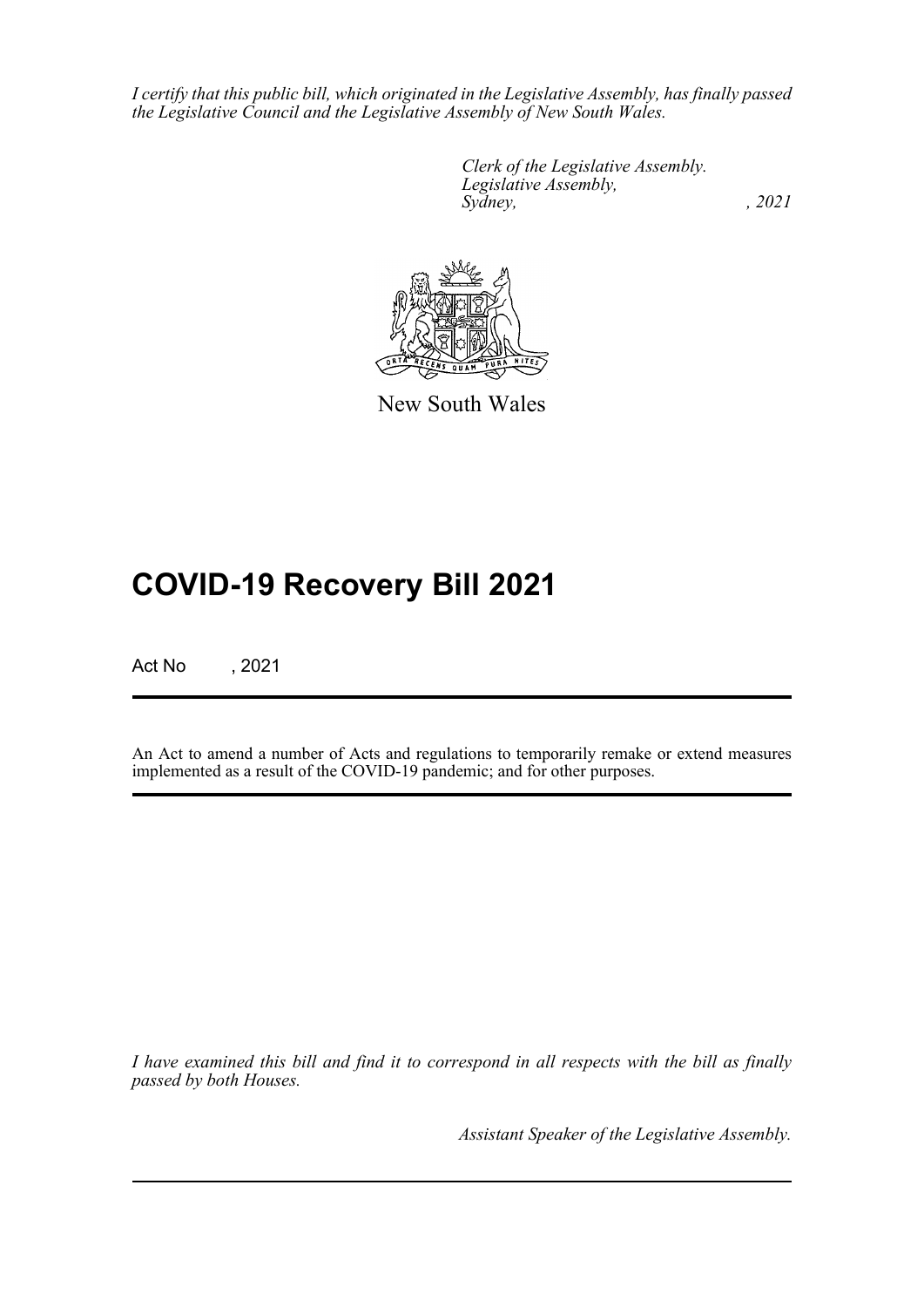#### <span id="page-2-0"></span>**The Legislature of New South Wales enacts—**

#### **1 Name of Act**

This Act is the *COVID-19 Recovery Act 2021*.

#### <span id="page-2-1"></span>**2 Commencement**

- (1) This Act commences on the date of assent to this Act, except as provided by subsection (2).
- (2) Schedule 1.24 commences, or is taken to have commenced, on the repeal of Part 13 of the *Residential Tenancies Act 2010*.

#### <span id="page-2-2"></span>**3 Explanatory notes**

The matter appearing under the heading "Explanatory note" in Schedule 1 does not form part of this Act.

#### <span id="page-2-3"></span>**4 Repeal**

The *Waste Avoidance and Resource Recovery (COVID-19) Regulation 2020* is repealed.

#### <span id="page-2-4"></span>**5 Savings**

If an amendment made by this Act to extend a prescribed period commenced after the time at which the prescribed period would otherwise have ended, the prescribed period is taken—

- (a) not to have ended at that time, and
- (b) to have continued as if the amendment had commenced before that time.

## <span id="page-2-5"></span>**6 Repeal of this Act**

This Act is repealed on the day after all of its provisions have commenced.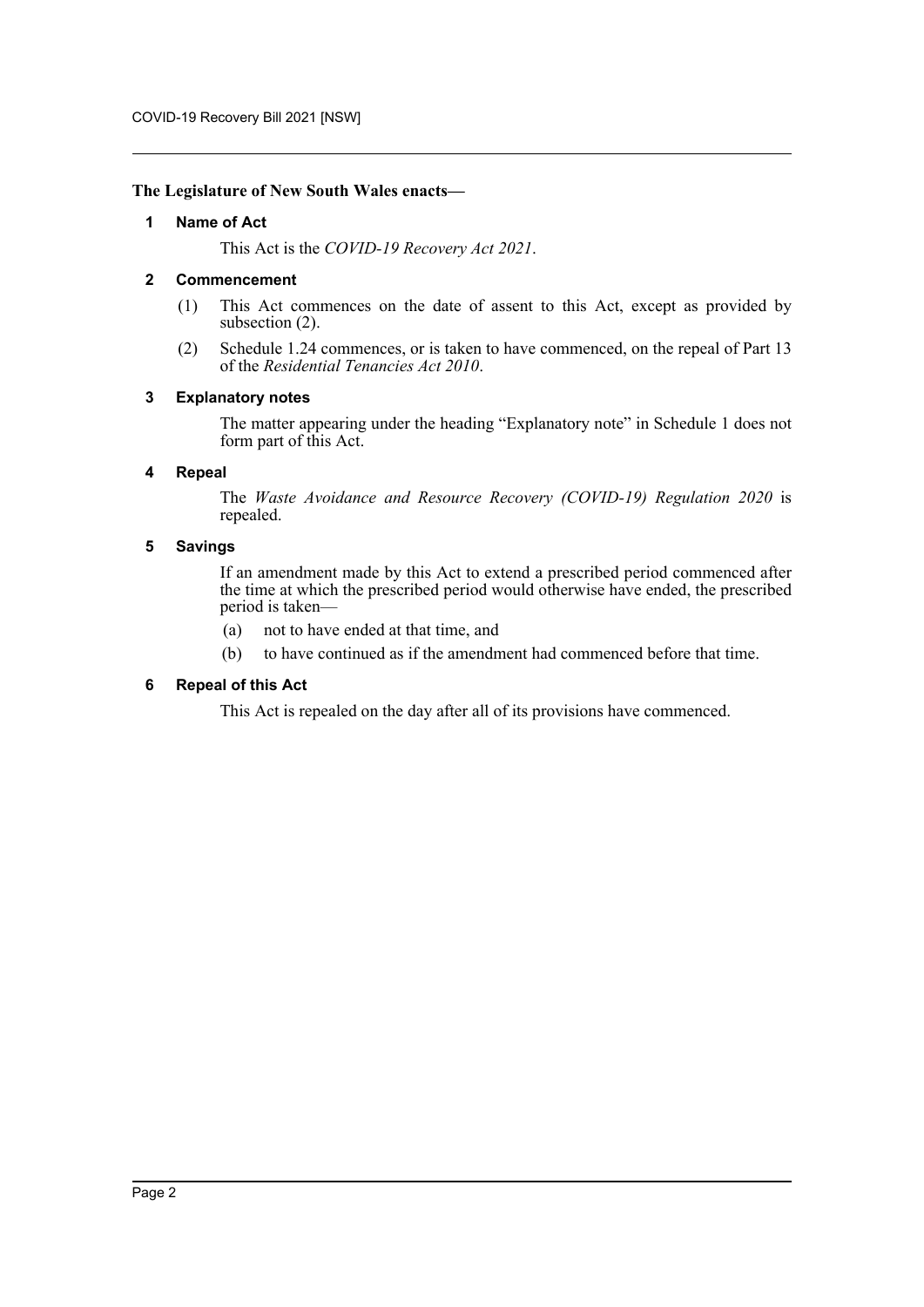# <span id="page-3-0"></span>**Schedule 1 Amendment of Acts and instruments**

# **1.1 Annual Holidays Act 1944 No 31**

## **Section 5A COVID-19 pandemic—protection of annual holiday entitlements**

Omit section 5A, definition of *prescribed period*, paragraph (b). Insert instead—

- (b) ending on—
	- (i) 30 September 2021, or
	- (ii) a later day, not later than 31 March 2022, prescribed by the regulations.

#### **Explanatory note**

The proposed amendment extends the operation of provisions providing for the accrual of annual holidays by workers who are stood down.

# **1.2 Annual Holidays Regulation 2016**

**Clause 4A COVID-19 pandemic—extension of "prescribed period"**

Omit the clause.

#### **Explanatory note**

The proposed amendment omits a clause that will be redundant on the commencement of the proposed Act.

# **1.3 Associations Incorporation Act 2009 No 7**

#### **Schedule 4 Savings, transitional and other provisions**

Omit clause 17, definition of *prescribed period*, paragraph (b). Insert instead—

(b) ending on 31 March 2022.

#### **Explanatory note**

The proposed amendment extends the period during which special procedures for meetings and voting may be used by an association because of the COVID-19 pandemic.

# **1.4 Associations Incorporation Regulation 2016**

## **Clause 22 COVID-19 pandemic—extension of prescribed period**

Omit the clause.

#### **Explanatory note**

The proposed amendment omits a clause that will be redundant on the commencement of the proposed Act.

# **1.5 Biodiversity Conservation Act 2016 No 63**

## **Section 12.19 Power of authorised officers to require answers**

Insert after section 12.19(5)—

- (6) The authorised officer may, in the notice under subsection (4) or in a subsequent notice, authorise the person to answer the questions using an audio link or audio visual link of a kind approved by the authorised officer.
- (7) If the questions are to be answered by the person using an audio link or audio visual link—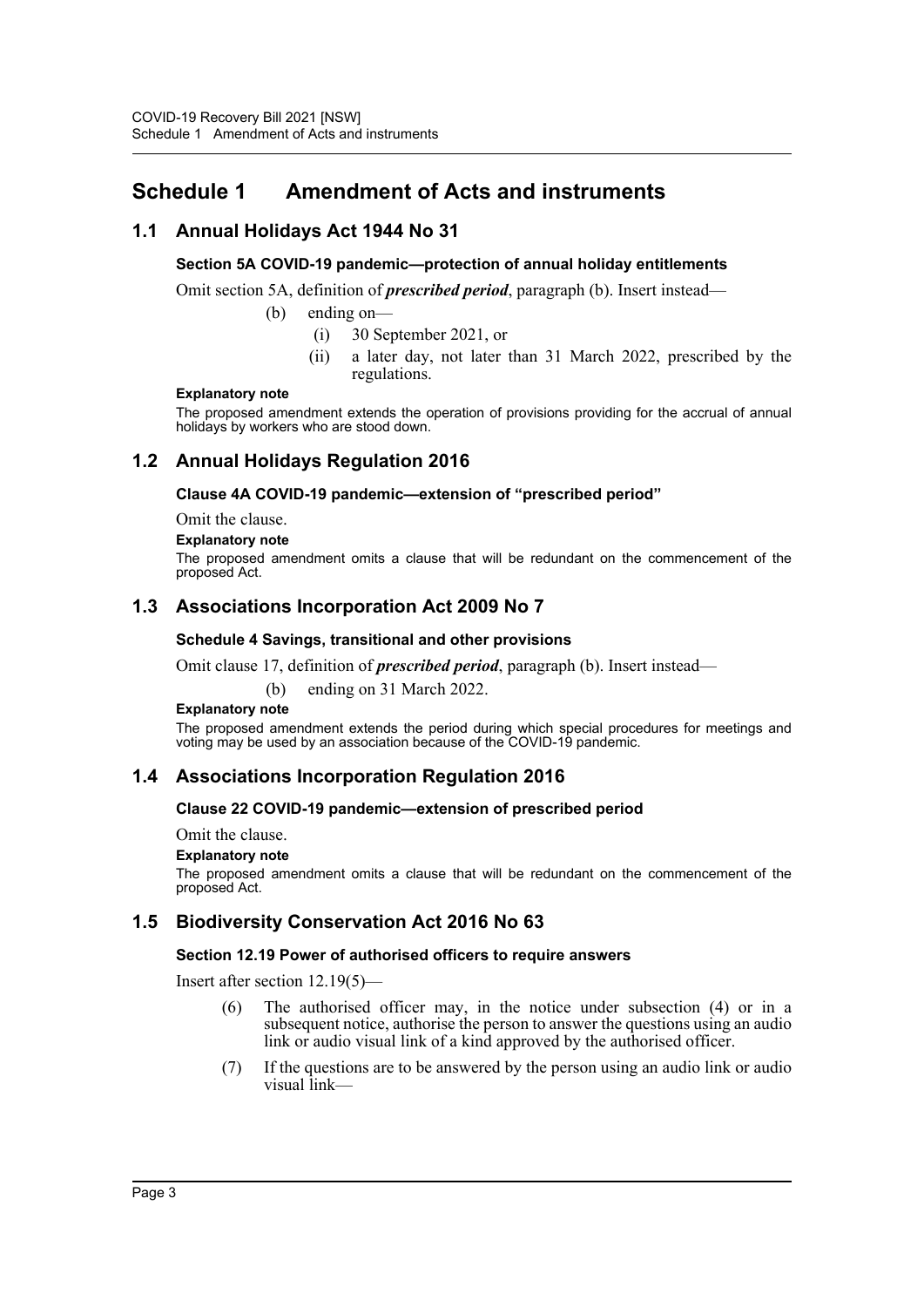- (a) the place at which the person is required to attend is taken to be any place having adequate facilities for the answering of questions in that way at the time nominated under subsection (5), and
- (b) the person must ensure the audio link or audio visual link is operated appropriately so that the answers given to the questions are clear to the authorised officer.
- (8) In this section—

*audio link* means technology that enables continuous and contemporaneous audio communication between persons at different places, including telephones.

*audio visual link* means technology that enables continuous and contemporaneous audio and visual communication between persons at different places, including video conferencing.

(9) This subsection and subsections (6)–(8) are repealed on 31 March 2022.

#### **Explanatory note**

Section 12.19 of the *Biodiversity Conservation Act 2016* permits an authorised officer under the Act to require a person to answer questions about certain matters if the authorised officer suspects on reasonable grounds that the person has knowledge of those matters. The proposed amendment enables the authorised officer to authorise the questions to be answered using an audio link, for example a telephone, or an audio visual link, for example a video conferencing application.

# **1.6 Biodiversity Conservation Regulation 2017**

#### **Clause 12.2 Power of authorised officers to require answers (section 12.19)**

Omit the clause.

#### **Explanatory note**

The proposed amendment omits a clause that will be redundant on the commencement of the proposed Act.

## **1.7 Community Land Management Act 1989 No 202**

## **Section 122A Regulation-making power for COVID-19 pandemic**

Omit section 122A(5). Insert instead—

(5) This section is repealed on 31 March 2022.

#### **Explanatory note**

The proposed amendment extends the operation of a provision that permits the making of temporary regulations to respond to the COVID-19 pandemic.

## **1.8 Community Land Management Regulation 2018**

## **Clause 25A Postponed repeal of regulation-making power—section 122A(5)(b) of Act**

Omit the clause.

**Explanatory note**

The proposed amendment omits a clause that will be redundant on the commencement of the proposed Act.

## **1.9 Contract Cleaning Industry (Portable Long Service Leave Scheme) Act 2010 No 122**

## **Section 118 Special provision for pro rata payment during COVID-19 pandemic**

Omit section 118(3), definition of *prescribed period*, paragraph (b). Insert instead— (b) ending on 31 March 2022.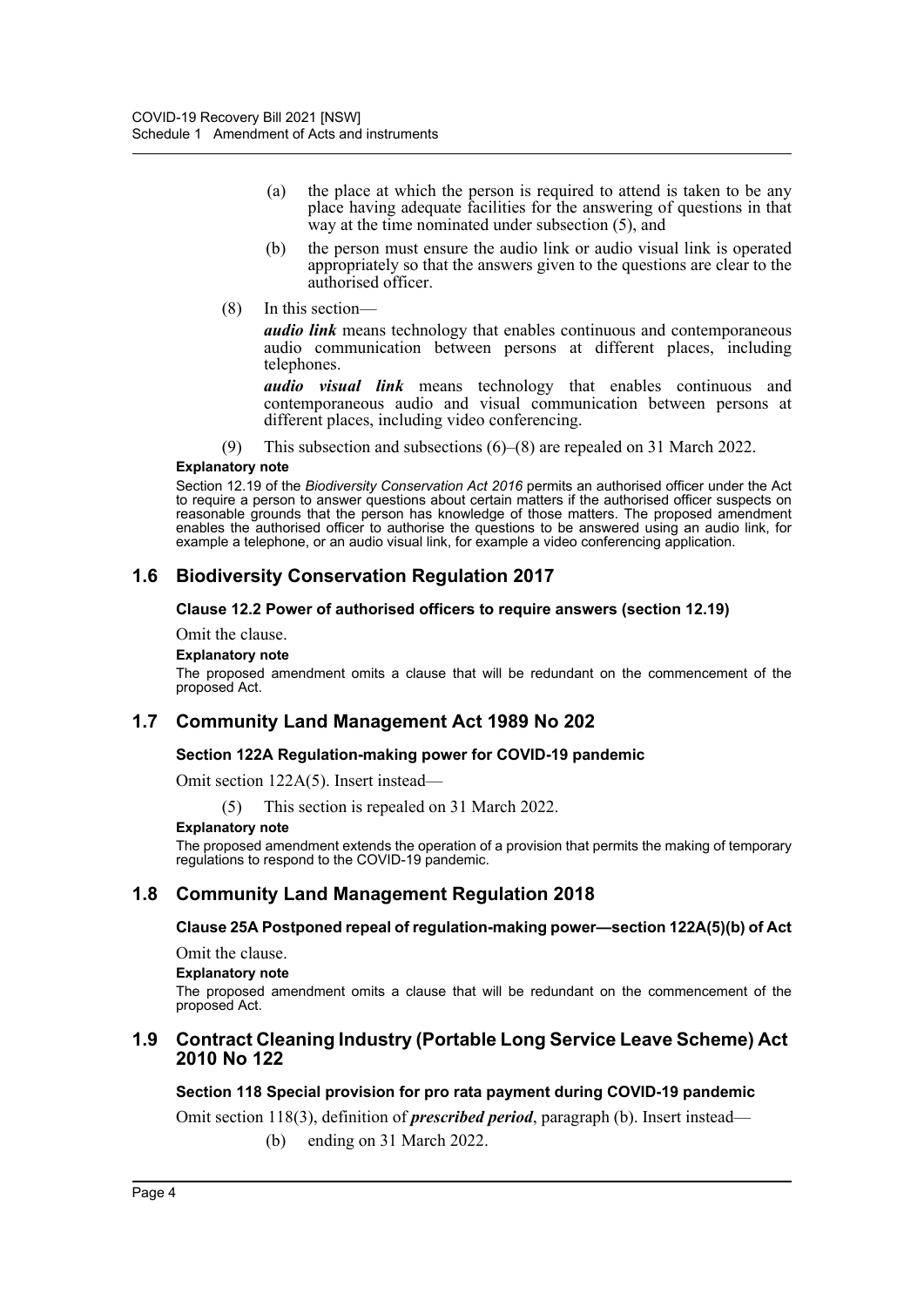#### **Explanatory note**

The proposed amendment extends the operation of provisions permitting a registered worker for the contract cleaning industry who has 5 years of recognised service and who has permanently left the industry to be entitled to payment instead of long service leave.

# **1.10 Crown Land Management Act 2016 No 58**

#### **Section 10.23 Power of authorised officers to require answers**

Insert after section 10.23(5)—

- (6) The authorised officer may, in the notice under subsection (4) or in a subsequent notice, authorise the person to answer the questions using an audio link or audio visual link of a kind approved by the authorised officer.
- (7) If the questions are to be answered by the person using an audio link or audio visual link—
	- (a) the place at which the person is required to attend is taken to be any place having adequate facilities for the answering of questions in that way at the time nominated under subsection (5), and
	- (b) the person must ensure the audio link or audio visual link is operated appropriately so that the answers given to the questions are clear to the authorised officer.
- (8) In this section—

*audio link* means technology that enables continuous and contemporaneous audio communication between persons at different places, including telephones.

*audio visual link* means technology that enables continuous and contemporaneous audio and visual communication between persons at different places, including video conferencing.

(9) This subsection and subsections (6)–(8) are repealed on 31 March 2022.

## **Explanatory note**

Section 10.23 of the *Crown Land Management Act 2016* permits an authorised officer under the Act to require a person to answer questions about certain matters if the authorised officer suspects on reasonable grounds that the person has knowledge of those matters. The proposed amendment enables the authorised officer to authorise the questions to be answered using an audio link, for example a telephone, or an audio visual link, for example a video conferencing application.

# **1.11 Crown Land Management Regulation 2018**

## **Clause 74 Power of authorised officers to require answers**

Omit the clause.

#### **Explanatory note**

The proposed amendment omits a clause that will be redundant on the commencement of the proposed Act.

## **1.12 Environmental Planning and Assessment Act 1979 No 203**

## **[1] Section 9.23 Power of investigation officers to require answers and record evidence**

Insert after section 9.23(5)—

(6) The investigation officer may, in the notice under subsection (3) or in a subsequent notice, authorise the person to answer the questions using an audio link or audio visual link of a kind approved by the investigation officer.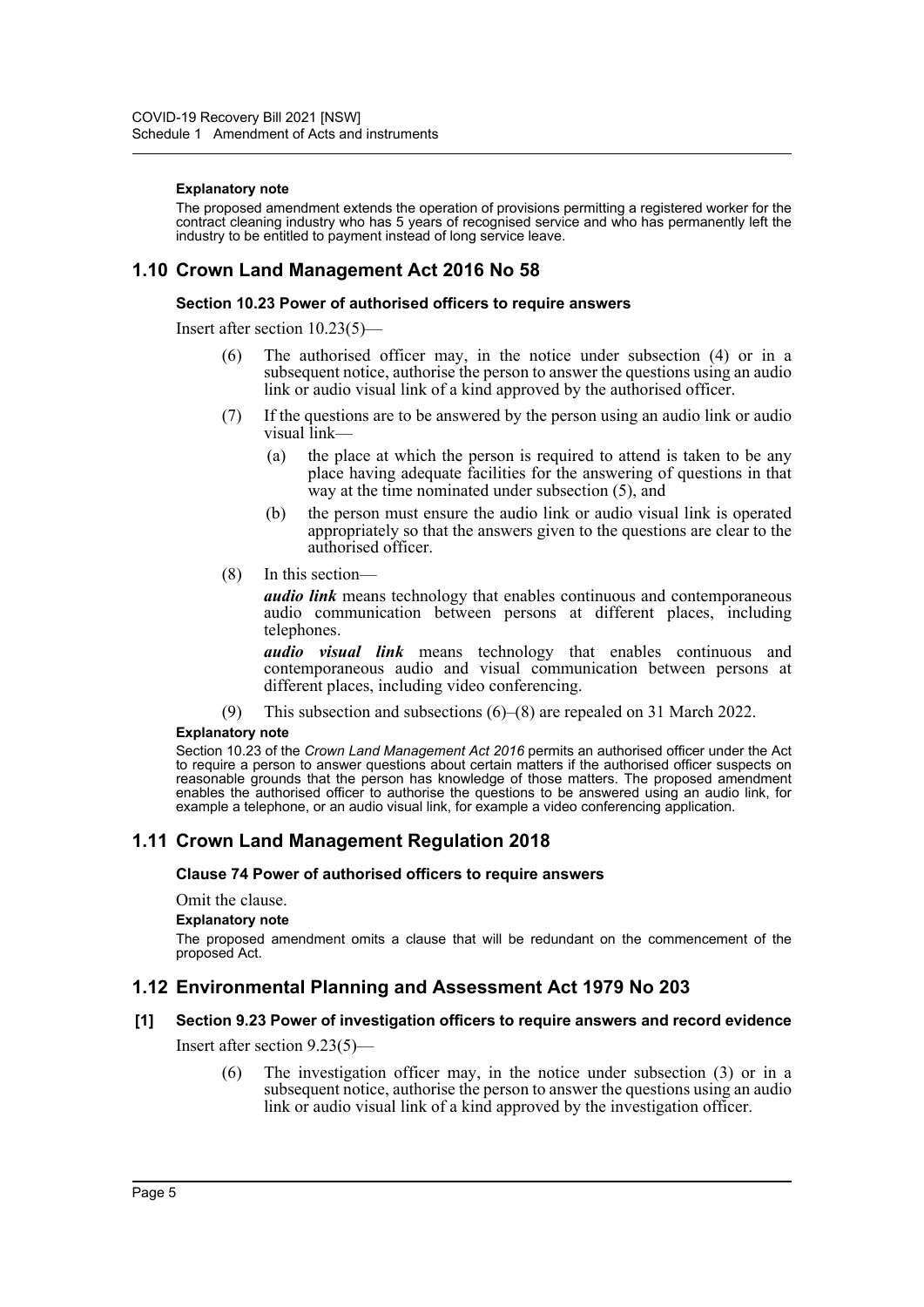- (7) If the questions are to be answered by the person using an audio link or audio visual link—
	- (a) the place at which the person is required to attend is taken to be any place having adequate facilities for the answering of questions in that way at the time nominated under subsection (4), and
	- (b) the person must ensure the audio link or audio visual link is operated appropriately so that the answers given to the questions are clear to the investigation officer.
- (8) In this section—

*audio link* means technology that enables continuous and contemporaneous audio communication between persons at different places, including telephones.

*audio visual link* means technology that enables continuous and contemporaneous audio and visual communication between persons at different places, including video conferencing.

(9) This subsection and subsections  $(6)$ – $(8)$  are repealed on 31 March 2022.

## **[2] Section 10.17 COVID-19 pandemic—Ministerial orders**

Omit section 10.17(7), definition of *prescribed period*, paragraph (b). Insert instead—

(b) ending on 31 March 2022.

#### **Explanatory note**

Section 9.23 of the *Environmental Planning and Assessment Act 1979* permits an investigation officer under the Act to require a person to answer questions about certain matters if the investigation officer suspects on reasonable grounds that the person has knowledge of the matter. Item [1] of the proposed amendments enables the investigation officer to authorise the questions to be answered using an audio link, for example a telephone, or an audio visual link, for example a video conferencing application.

Item [2] extends the period during which the Minister for Planning and Public Spaces may authorise development to be carried out on land without the need for any approval under the Act or consent from any person. The amendment also has the effect of extending the period for the purposes of section 10.18 of the Act which provides that a requirement under the Act to provide access to documents at a physical location is satisfied if the documents are made available on the NSW planning portal or another approved website.

# **1.13 Environmental Planning and Assessment Regulation 2000**

## **[1] Clause 294A COVID-19 pandemic—extension of prescribed period**

Omit the clause.

## **[2] Clause 298 Power of investigation officers to require answers and record evidence**

Omit the clause.

## **Explanatory note**

The proposed amendments omit clauses that will be redundant on the commencement of the proposed Act.

## **1.14 Fisheries Management Act 1994 No 38**

**[1] Section 256 Production of records relating to commercial fishing activities and fish receivers**

Insert after section 256(2A)(c)—

(d) that the answer be given by audio link or audio visual link.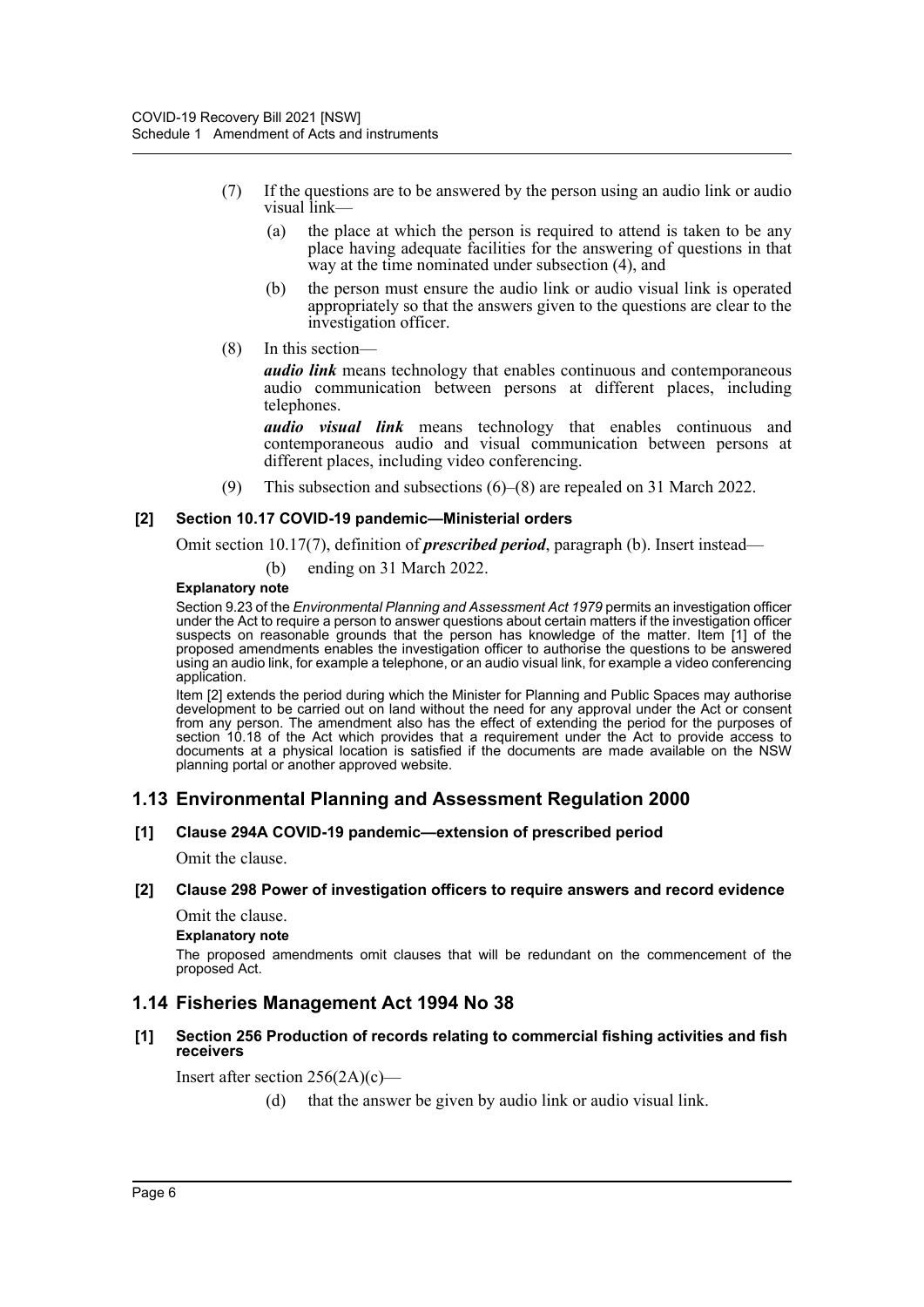## **[2] Section 256(5) and (6)**

Insert after section 256(4)—

(5) In this section—

*audio link* means technology that enables continuous and contemporaneous audio communication between persons at different places, including telephones.

*audio visual link* means technology that enables continuous and contemporaneous audio and visual communication between persons at different places, including video conferencing.

(6) This subsection and subsections (2A)(d) and (5) are repealed on 31 March 2022.

#### **Explanatory note**

Section 256 of the *Fisheries Management Act 1994* permits a fisheries officer under the Act to require a person to answer questions about certain matters. The proposed amendments enable the fisheries officer to specify that the questions are to be answered using an audio link, for example a telephone, or an audio visual link, for example a video conferencing application.

# **1.15 Home Building Act 1989 No 147**

## **[1] Sections 33E(1)(c) and (1A)(c), 33F(1)(c) and (1A)(c) and 33G(1)(c) and (1A)(c)**

Omit "after the completion of that qualification" wherever occurring.

## **[2] Schedule 4 Savings and transitional provisions**

Omit "30 April 2021" from clause 158(2)(a). Insert instead "30 April 2022".

#### **Explanatory note**

Item [1] of the proposed amendments removes the need for work experience to have been completed after the completion of a qualification for the purposes of obtaining certain authorisations for medical gas related work. Item [2] extends a transitional period that exempts a person from certain offences for medical gas related work.

# **1.16 Industrial Relations Act 1996 No 17**

## **[1] Section 412 Special provision for COVID-19 pandemic**

Omit "12 months" from section 412(3)(a). Insert instead "2 years".

## **[2] Section 412(5)**

Omit the subsection. Insert instead—

- (5) This section is repealed on—
	- (a) 31 December 2021, or
	- (b) a later day, not later than 30 June 2022, prescribed by the regulations.

## **[3] Section 413 COVID-19 pandemic—deferral of elections**

Insert at the end of the section—

- (2) This section is repealed on—
	- (a) 31 December 2021, or
	- (b) a later day, not later than 30 June 2022, prescribed by the regulations.

#### **Explanatory note**

Item [1] of the proposed amendments extends the operation of provisions allowing regulations to be made that will permit an election of officers in State organisations to be postponed.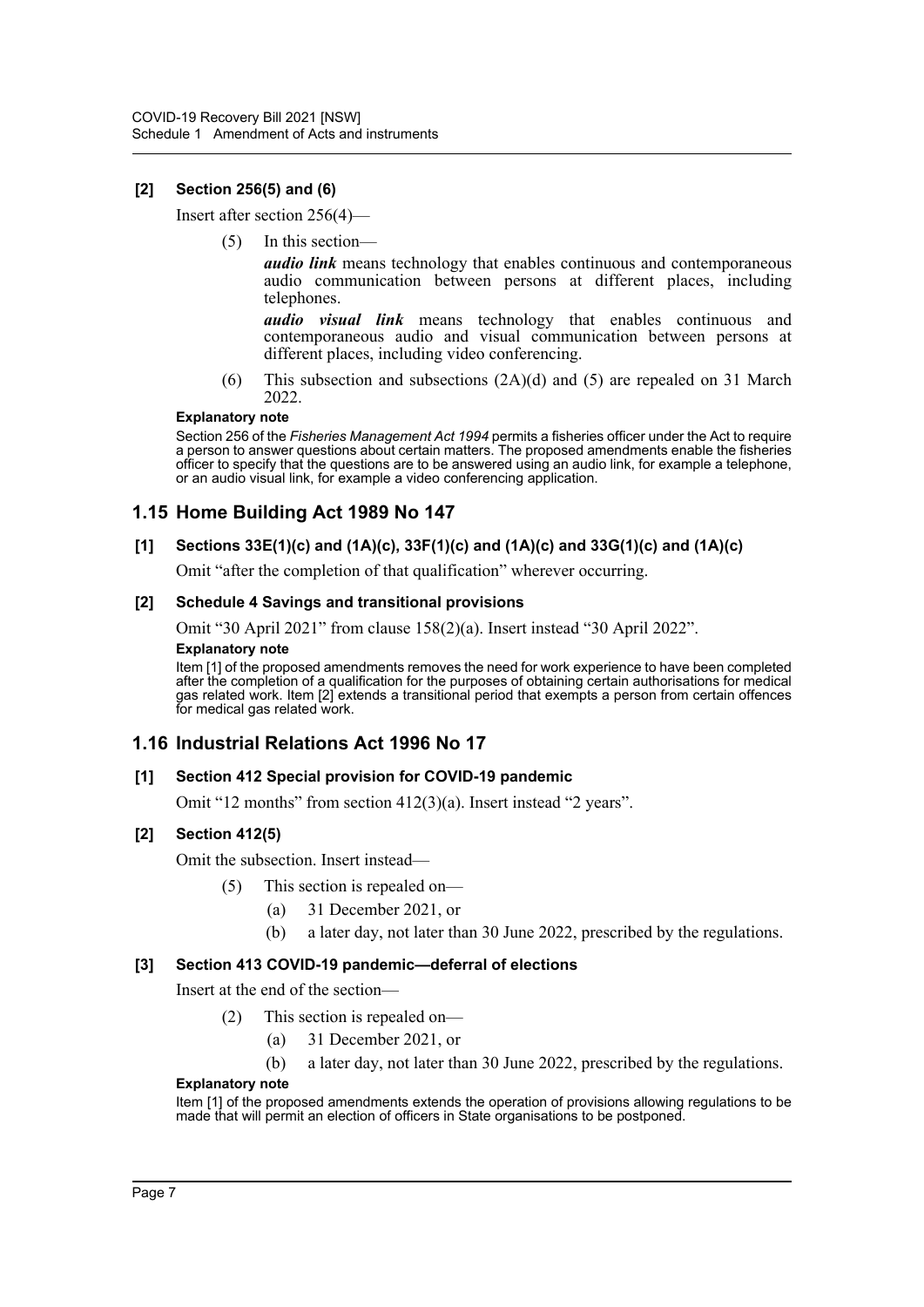Items [2] and [3] provide for the repeal of provisions that were inserted to deal with the COVID-19 pandemic to bring their repeal in line with other provisions dealing with the pandemic.

## **1.17 Long Service Leave Act 1955 No 38**

## **[1] Section 15A COVID-19 pandemic—special provisions**

Omit section 15A(4), definition of *prescribed period*, paragraph (b). Insert instead— (b) ending on 31 March 2022.

## **[2] Section 15B COVID-19 pandemic—taking long service leave**

Omit section 15B(3), definition of *prescribed period*, paragraph (b). Insert instead— (b) ending on 31 March 2022.

## **[3] Section 15C COVID-19 pandemic—accrual of long service leave**

Omit section 15C(3), definition of *prescribed period*, paragraph (b). Insert instead—

- (b) ending on—
	- (i) 30 September 2021, or
	- (ii) a later day, not later than 31 March 2022, prescribed by the regulations.

#### **Explanatory note**

The proposed amendments extend the operation of provisions providing more flexibility about the taking of long service leave during the COVID-19 pandemic and the accrual of long service leave by workers who are stood down.

# **1.18 Long Service Leave Regulation 2016**

#### **Clause 4A COVID-19 pandemic—extension of prescribed period**

Omit the clause.

#### **Explanatory note**

The proposed amendment omits a clause that will be redundant on the commencement of the proposed Act.

## **1.19 Mental Health Act 2007 No 8**

#### **Section 203 COVID-19 pandemic—examination by audio visual link for purpose of detention**

Omit section 203(5), definition of *prescribed period*, paragraph (b). Insert instead—

(b) ending on 31 March 2022.

#### **Explanatory note**

The proposed amendment extends the period during which an examination or observation of a person may be carried out by audio visual link because of the COVID-19 pandemic.

# **1.20 Mental Health Regulation 2019**

## **Clause 48 COVID-19 pandemic—extension of prescribed period**

## Omit the clause.

**Explanatory note**

The proposed amendment omits a clause that will be redundant on the commencement of the proposed Act.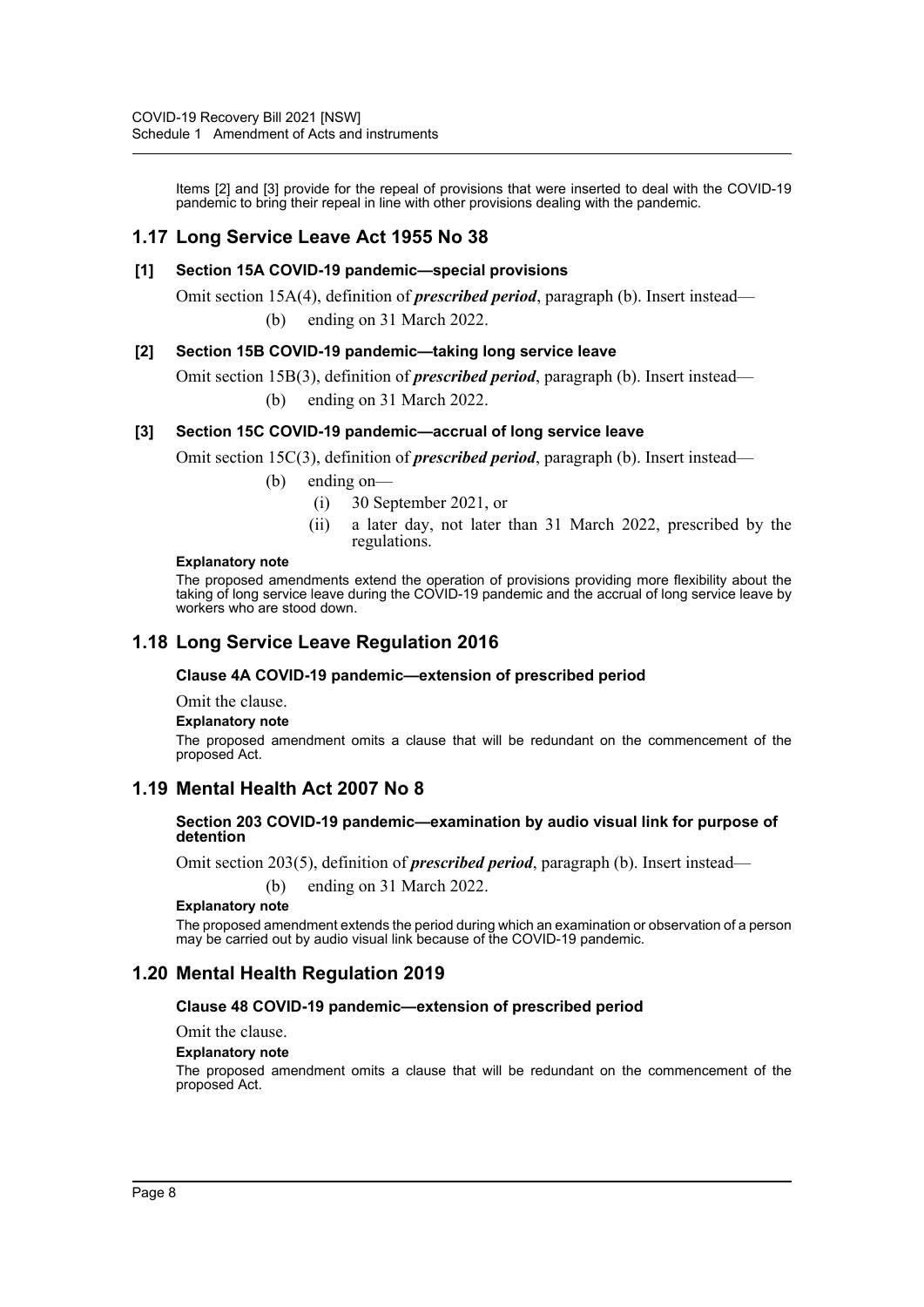# **1.21 Mining Act 1992 No 29**

#### **Section 248L Power of inspectors to require answers**

Insert after section 248L(5)—

- (6) The inspector may, in the notice under subsection (4) or in a subsequent notice, authorise the person to answer the questions using an audio link or audio visual link of a kind approved by the inspector.
- (7) If the questions are to be answered by the person using an audio link or audio visual link—
	- (a) the place at which the person is required to attend is taken to be any place having adequate facilities for the answering of questions in that way at the time nominated under subsection (5), and
	- (b) the person must ensure the audio link or audio visual link is operated appropriately so that the answers given to the questions are clear to the inspector.
- (8) In this section—

*audio link* means technology that enables continuous and contemporaneous audio communication between persons at different places, including telephones.

*audio visual link* means technology that enables continuous and contemporaneous audio and visual communication between persons at different places, including video conferencing.

(9) This subsection and subsections (6)–(8) are repealed on 31 March 2022.

#### **Explanatory note**

Section 248L of the *Mining Act 1992* permits an inspector under the Act to require a person to answer questions about certain matters if the inspector suspects on reasonable grounds that the person has knowledge of those matters. The proposed amendment enables the inspector to authorise the questions to be answered using an audio link, for example a telephone, or an audio visual link, for example a video conferencing application.

# **1.22 Protection of the Environment Operations Act 1997 No 156**

## **Section 203 Power of authorised officers to require answers**

Insert after section 203(6)—

- (7) The authorised officer may, in the notice under subsection (5) or in a subsequent notice, authorise the person to answer the questions using an audio link or audio visual link of a kind approved by the authorised officer.
- (8) If the questions are to be answered by the person using an audio link or audio visual link—
	- (a) the place at which the person is required to attend is taken to be any place having adequate facilities for the answering of questions in that way at the time nominated under subsection (6), and
	- (b) the person must ensure the audio link or audio visual link is operated appropriately so that the answers given to the questions are clear to the authorised officer.
- (9) In this section—

*audio link* means technology that enables continuous and contemporaneous audio communication between persons at different places, including telephones.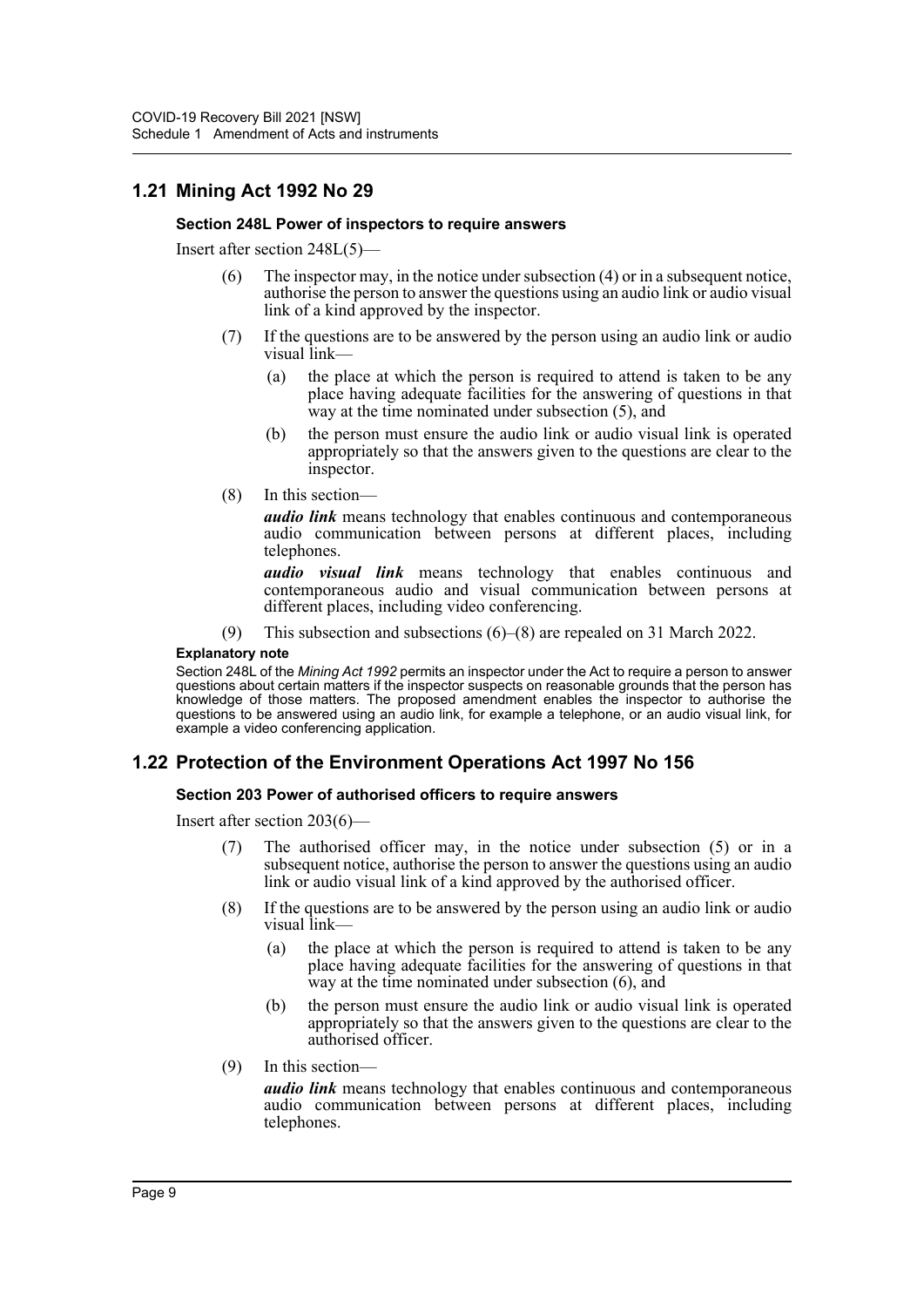*audio visual link* means technology that enables continuous and contemporaneous audio and visual communication between persons at different places, including video conferencing.

(10) This subsection and subsections (7)–(9) are repealed on 31 March 2022.

#### **Explanatory note**

Section 203 of the *Protection of the Environment Operations Act 1997* permits an authorised officer under the Act to require a person to answer questions about certain matters if the authorised officer suspects on reasonable grounds that the person has knowledge of those matters. The proposed amendment enables the authorised officer to authorise the questions to be answered using an audio link, for example a telephone, or an audio visual link, for example a video conferencing application.

# **1.23 Protection of the Environment Operations (General) Regulation 2009**

#### **Clause 110 COVID-19 pandemic—arrangements for attendance to answer questions**

Omit the clause.

#### **Explanatory note**

The proposed amendment omits a clause that will be redundant on the commencement of the proposed Act.

# **1.24 Residential Tenancies Act 2010 No 42**

## **Schedule 2 Savings, transitional and other provisions**

Insert after Part 8—

# **Part 9 Provisions consequent on repeal of Part 13 of this Act**

## **26 Definitions**

(1) In this Part—

*arrears* accrued during the moratorium period by an impacted tenant means rent or charges that—

- (a) were payable by the impacted tenant during the moratorium period, and
- (b) were not paid, either with or without the agreement of the landlord, and
- (c) are still owing.

*repealed provisions* means Part 13 of this Act and the regulations made under that Part as in force immediately before the repeal of that Part.

(2) Terms in this Part have the same meaning as they had in the repealed provisions.

#### **27 Moratorium on termination for breach of agreement or non-payment of rent or charges**

- (1) A landlord must not take prohibited action to the extent that it relates to rental arrears accrued during the moratorium period by an impacted tenant if the tenant has—
	- (a) agreed with the landlord or landlord's agent to a repayment plan for the arrears, and
	- (b) complied with the terms of the repayment plan.
- (2) The impacted tenant is taken to have complied with the terms of the repayment plan unless the tenant has failed to make 2 consecutive payments by the times required by the plan.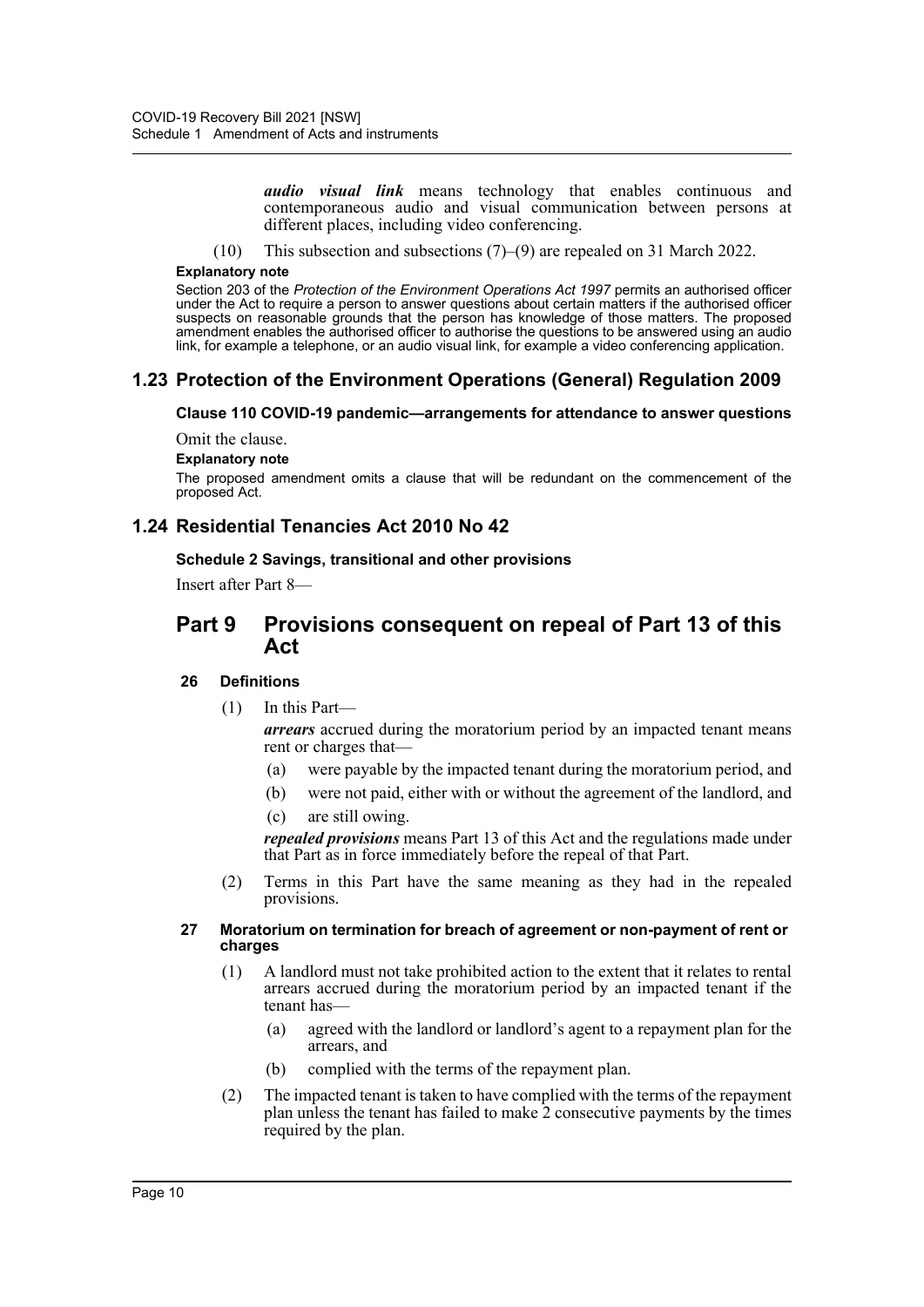- (3) If an impacted tenant has not complied with the terms of the repayment plan, the landlord must not take prohibited action unless it is fair and reasonable in the circumstances.
- (4) If the impacted tenant and the landlord or landlord's agent have not agreed to a repayment plan for the arrears, the landlord must not take prohibited action unless—
	- (a) the landlord has participated in good faith in a formal arrears repayment negotiation process with the impacted tenant about a repayment plan for the arrears, and
	- (b) it is fair and reasonable in the circumstances for the landlord to take the prohibited action.
- (5) The Tribunal must have regard to the following for the purposes of deciding under this clause whether the landlord is authorised to take prohibited action—
	- (a) the steps taken by the landlord and impacted tenant to negotiate a repayment plan,
	- (b) the payments made by the impacted tenant towards the arrears,
	- (c) the nature of any financial hardship experienced by the landlord or impacted tenant, including the general financial position of each party,
	- (d) the availability and affordability of reasonable alternative accommodation for the impacted tenant,
	- (e) any special vulnerability of the impacted tenant.
- (6) Subclause (5) does not limit the matters the Tribunal may have regard to.
- (7) For the purposes of subclause  $(5)(a)$ , the Tribunal may have regard to any advice provided by NSW Fair Trading relating to the participation of the landlord or impacted tenant in a formal arrears repayment negotiation process, including whether the landlord or impacted tenant refused, or refused to make, a reasonable offer.
- (8) In this clause—

*formal arrears repayment negotiation process* means a dispute resolution process between a landlord and an impacted tenant, facilitated by NSW Fair Trading, to negotiate a repayment plan for arrears having regard to the specific circumstances of the landlord and the impacted tenant.

*prohibited action* means the following—

- (a) giving a termination notice under section 87 on the ground specified in section 88.
- (b) applying to the Tribunal for a termination order under section 83(2) relating to a termination notice given under section 87 on the ground specified in section 88,
- (c) otherwise applying to the Tribunal for a termination order in relation to a residential tenancy agreement on the ground specified in section 88.

*repayment plan* for arrears means a repayment plan to pay back the arrears that specifies the amounts to be paid and the times at which the payments are to occur.

(9) This clause ceases to have effect on 26 September 2021.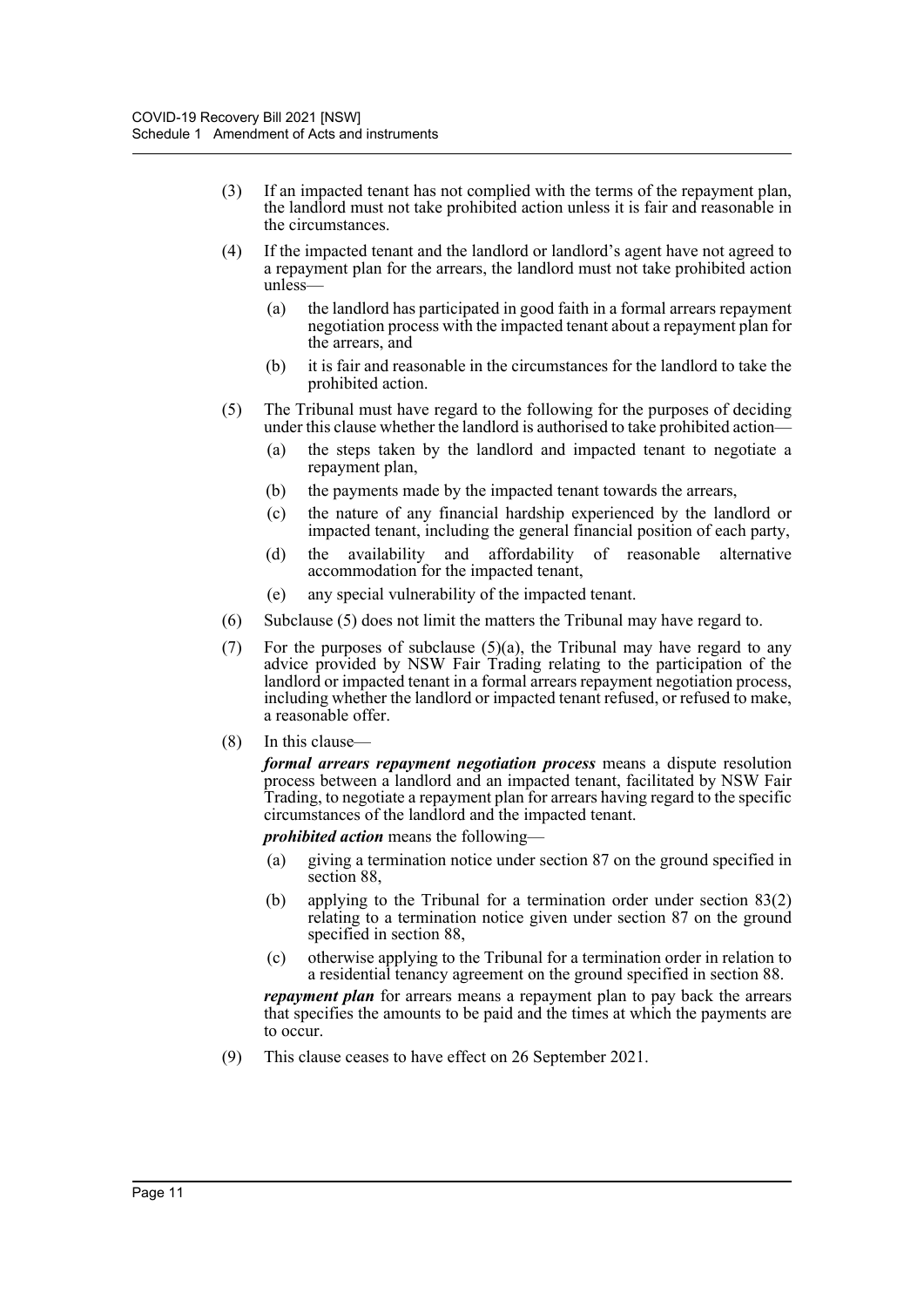## **28 Moratorium on no grounds termination**

- (1) A landlord must not give a termination notice under section 85 to an impacted tenant who accrued arrears during the moratorium period unless it is fair and reasonable in the circumstances.
- (2) The Tribunal must have regard to all relevant matters for the purposes of deciding under this clause whether a termination is fair and reasonable in the circumstances, including—
	- (a) the general financial position of the landlord, and
	- (b) whether the landlord or a member of the landlord's family needs to reside at the premises.
- (3) This clause ceases to have effect on 26 September 2021.

## **29 Continued effect of repealed provisions**

- (1) Proceedings commenced in the Tribunal under the repealed provisions may be continued despite the repeal of the provisions and the repealed provisions continue to apply to the proceedings as if the repealed provisions had not been repealed.
- (2) The repealed provisions continue to apply to a termination notice or eviction notice given, or an order of the Tribunal made, under the repealed provisions. **Note.** This clause also extends to protect impacted residents of boarding houses as the provisions of Part 5 of the *Boarding Houses Regulation 2013* are also repealed provisions because they were made under Part 13 of this Act.

#### **30 No effect on agreements to waive or defer rent**

The repeal of the repealed provisions does not affect an agreement made between a tenant and a landlord or landlord's agent about the waiver of rent or the deferral of the payment of rent.

#### **31 Restriction on listing impacted tenants in residential tenancy databases**

Despite section 212, a landlord or landlord's agent must not list personal information about a person in a residential tenancy database if—

- (a) the breach of the residential tenancy agreement arose solely from a failure to pay rent or charges specified in section 88(1), and
- (b) at the time of the breach, the person was an impacted tenant.

#### **Explanatory note**

The proposed amendment continues the effect of protections given to certain tenants and residents of boarding houses in relations to arrears accrued during the COVID-19 pandemic.

# **1.25 Retail Leases Act 1994 No 46**

## **Section 88**

Insert after section 87—

## **88 Savings of protections granted during COVID-19 pandemic**

- (1) The *Retail and Other Commercial Leases (COVID-19 Regulation (No 3) 2020* continues to apply, despite the repeal of that regulation, to anything occurring in relation to a lease while the lease was an impacted lease within the meaning of that regulation.
- (2) Schedule 5 to the *Conveyancing (General) Regulation 2018* continues to apply, despite the repeal of that Schedule, to anything occurring in relation to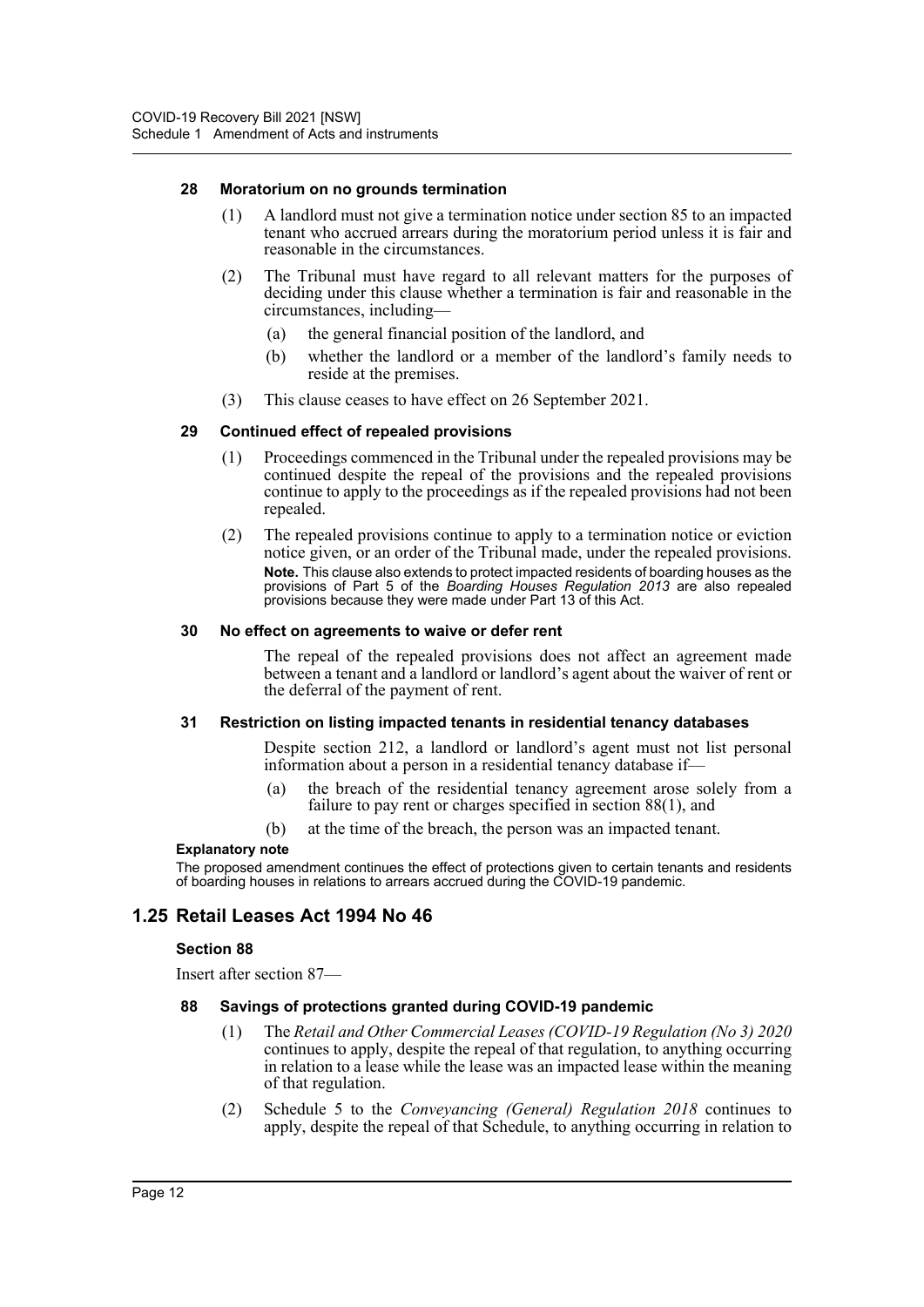a lease while the lease was an impacted lease within the meaning of that Schedule.

(3) The regulations may provide for exemptions from this section.

#### **Explanatory note**

The proposed amendment preserves protections granted under temporary regulations to certain lessees under commercial leases who were impacted by the COVID-19 pandemic.

## **1.26 Retirement Villages Act 1999 No 81**

#### **Section 204 COVID-19 pandemic—Ministerial exemptions**

Omit section 204(7), definition of *prescribed period*, paragraph (b). Insert instead—

- (b) ending on—
	- (i) 30 September 2021, or
	- (ii) a later day, not later than 31 March 2022, prescribed by the regulations.

#### **Explanatory note**

The proposed amendment extends the operation of provisions enabling the Minister for Better Regulation and Innovation to grant, by order published in the Gazette, exemptions from provisions of or under the *Retirement Villages Act 1999* that require non-compliance with an order under section 7 of the *Public Health Act 2010* relating to COVID-19.

## **1.27 Retirement Villages Regulation 2017**

#### **Clause 52B COVID-19 pandemic—extension of prescribed period**

Omit the clause.

#### **Explanatory note**

The proposed amendment omits a clause that will be redundant on the commencement of the proposed Act.

## **1.28 Strata Schemes Management Act 2015 No 50**

#### **Section 271A Regulation-making power for COVID-19 pandemic**

Omit section 271A(5). Insert instead—

(5) This section is repealed on 31 March 2022.

#### **Explanatory note**

The proposed amendment extends the operation of a provision that permits temporary regulations to be made to deal with the COVID-19 pandemic.

## **1.29 Strata Schemes Management Regulation 2016**

**Clause 74 Postponed repeal of regulation-making power—section 271A(5)(b) of Act**

Omit the clause.

**Explanatory note**

The proposed amendment omits a clause that will be redundant on the commencement of the proposed Act.

## **1.30 Waste Avoidance and Resource Recovery Act 2001 No 58**

#### **Section 53A COVID 19 response—exemptions by EPA**

Omit section 53A(10). Insert instead—

(10) This section is repealed on—